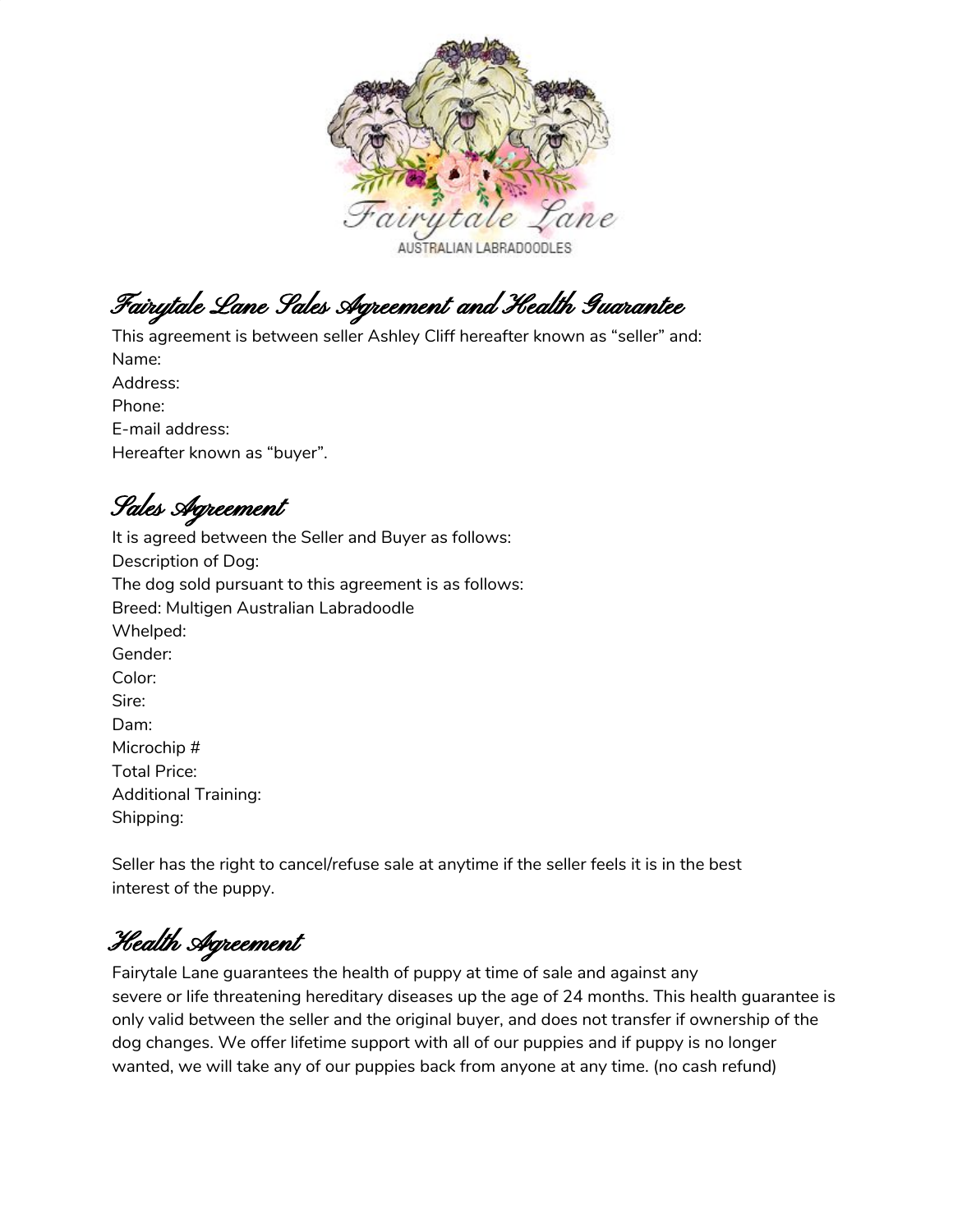

The Fairytale Lane Labradoodle puppy is guaranteed to be in good health at time of sale and buyer will have puppy examined by their veterinarian within 3 days of receiving their puppy. If buyer's veterinarian finds the puppy to have chronic or serious health issues, buyer may immediately return the puppy along with a report issued by the Veterinarian and Fairytale Lane will replace the puppy with another puppy from the next available litter. The following circumstances are not considered a chronic or serious health issue: Bordetella, worms, ticks, fleas, mites, cocci, giardia, or other parasites as they are common in dogs and puppies.

(Breeder's Choice) Any request for replacement must be made within the 3 day time period and failure to have the puppy examined by buyer's Veterinarian within 3 days will make this contract void.

## Conditions:

1. If a hereditary disease is diagnosed, it must be designated severe, or life threatening, diminishing the quality of puppy/dog's life, and be confirmed by two independent veterinarians.Findings will be sent to Fairytale Lane including diagnostic data, x-rays, etc. and must be reviewed and agreed upon by a Veterinarian of Fairytale Lane's choosing. Fairytale Lane reserves the right to have puppy/dog examined by a Veterinarian of our choosing at our expense.

2. In the case of Hip dysplasia, proof by the Orthopedic Foundation for Animals (OFA) is required before any replacement/refund will be made.

3. In the case of hip dysplasia, the health guarantee is void if the puppy's primary diet has not been a premium food, and/or puppy has been allowed to become overweight.

4. In the case of any eye disease, the dog's eye exam must be sent to the Canine Eye Registration Foundation (CERF) for judgment, and the statement confirming a debilitating disease sent to Fairytale Lane.

5. Puppy must have been kept current on yearly exams, heartworm tests and preventative, all vaccines, and rabies. This health guarantee will be void if buyer unable to provide complete and accurate copies of their puppy's health care given on a regular basis.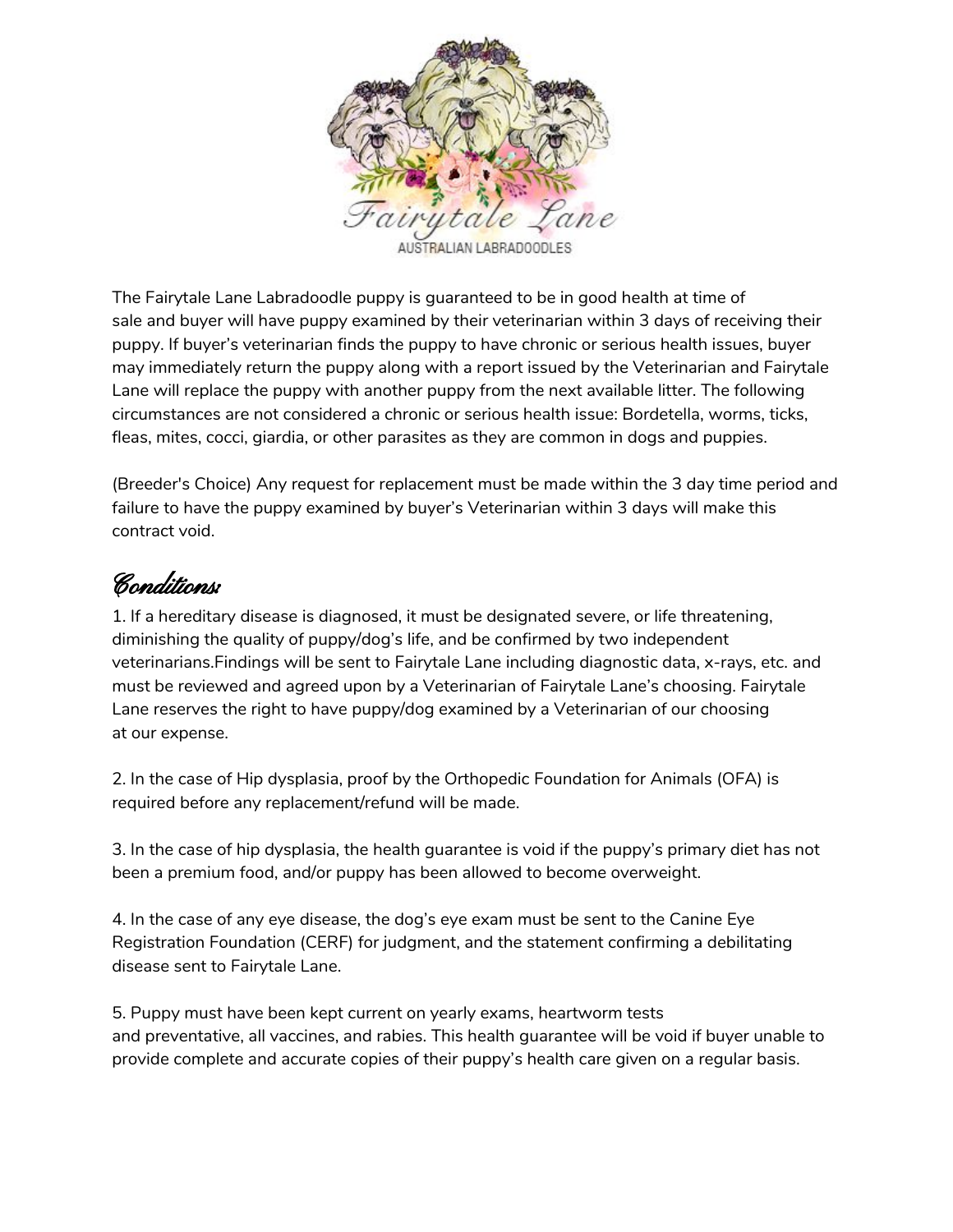

6. If the puppy has been allowed to compete in Agility, run up and down stairs, or be a jogging partner, before the age of 12 months, this health guarantee will be void.

7. A dog that has been physically injured is not covered under this health guarantee.

8. It is the buyer's responsibility to keep the puppy away from public places (such as puppy kindergarten, pet stores, dog parks, etc.) before they are fully vaccinated to reduce the risk of deadly viruses (such as Parvovirus). Failure to do so, should puppy be diagnosed with deadly virus, will void this health guarantee.

If all of the conditions of this agreement have been met, and the buyer desires to return the medically diagnosed dog, Fairytale Lane will have the option at our discretion to either replace the puppy from the next available litter, or refund half the original purchase price. Return shipping of the old puppy, and shipping of the new puppy will be at buyer's expense. If the buyer desires to keep the puppy, Fairytale Lane will pay for all Veterinary costs for treatment up to the full purchase price of the puppy paid to buyer's Veterinarian.

Fairytale Lane offers lifetime support with all of our puppies. If at any time buyer decides he/she no longer wants puppy/dog, or can no longer care for it, we will take the puppy/dog back at any time, for any reason, with no refund. If at any time the buyer should choose to re-home puppy/dog, buyer agrees to contact the seller to help place puppy/dog in a new home. At no time should this puppy/dog be surrendered to the SPCA, Humane Society, dog pound, etc.

Your puppy has already been spayed/neutered (ESN): yes\_\_\_\_ no\_X\_ (if no, buyer agrees to spay puppy at 8 months old and agrees to the conditions that follow)

Buyer Agrees to Spay/Neuter. The buyer understands this puppy is being sold as a pet and under no circumstances will be bred. The breeding of this puppy/dog is NOT an option. The puppy must be spayed or neutered by 6 months of the signed contract. Buyer agrees to furnish Fairytale Lane with a spay/neuter certificate within 2 weeks of spay/neuter deadline, at which time sale of the puppy is complete and ownership officially the buyer's. If buyer does not provide proof of spay/neuter signed by a licensed Veterinarian within the allotted time period, or if the dog has been bred by purpose or accident, buyer agrees to immediately pay the sum of 10,000, which is the average cost of a Labradoodle breeding dog. Furthermore, buyer agrees to